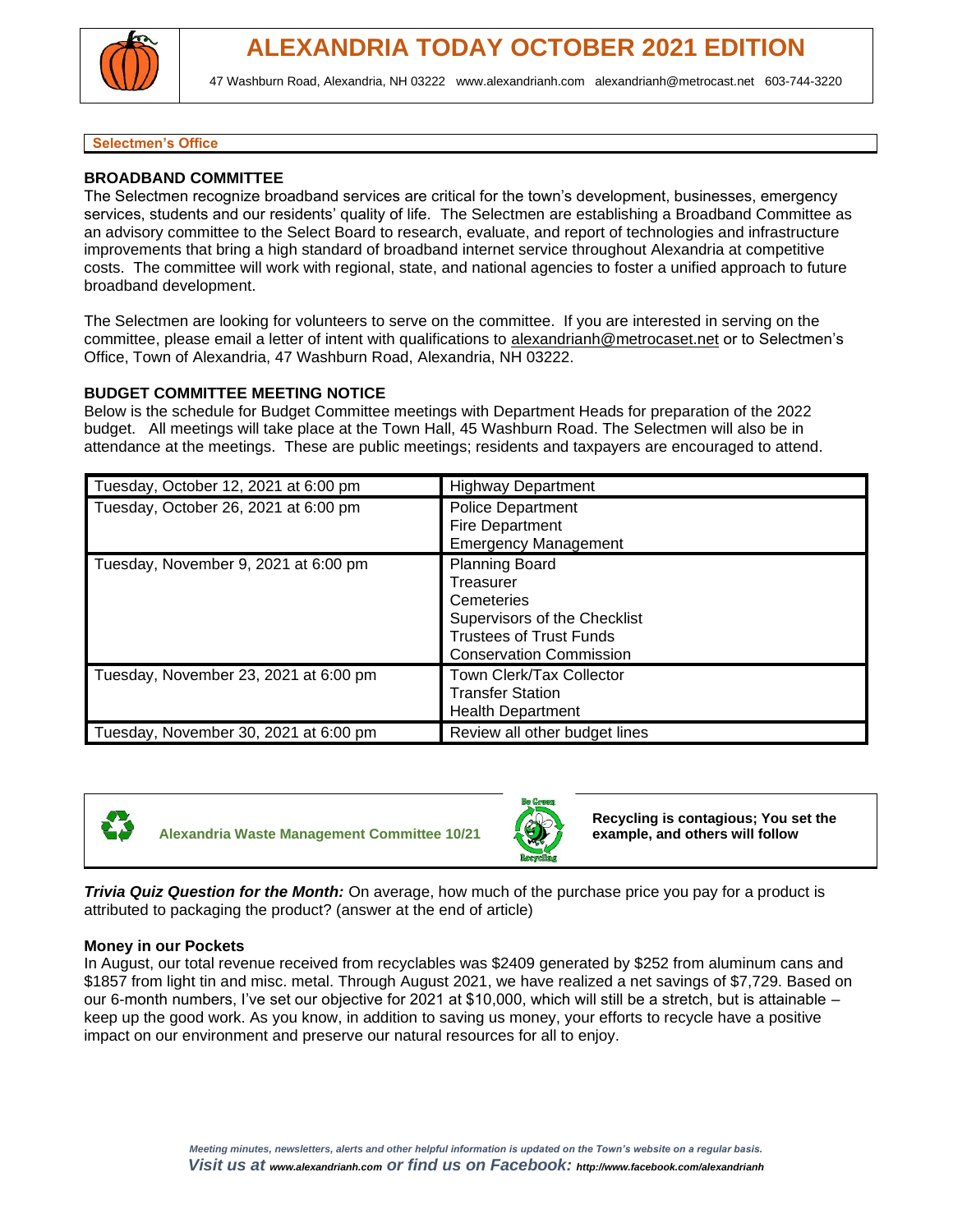

47 Washburn Road, Alexandria, NH 03222 [www.alexandrianh.com](http://www.alexandrianh.com/) [alexandrianh@metrocast.net](mailto:alexandrianh@metrocast.net) 603-744-3220

### **What's New at the Transfer Station**



The TSSC held a meeting on 8/31 with Erin joining us remotely. The main purpose of the meeting was to review the final details of the permit-by- notification application before Erin submitting it to the Select Board for signature. Some of the attendees were 'first timers' and considerable time was spent reviewing issues previously discussed. There were two new issue that did get raised; how to

make sure there is space for entering trucks to park temporarily outside the gate while unlocking it during roll-off pick-up/drop-off and trying to add a median or lane separator at the entrance, so that entering and exiting vehicles don't get in each other's way like they do at the current transfer station. These issues will be addressed by Erin in the final layout design.

There were no TSSC meetings held in September; however, there was constant communication with Erin and other team members regarding specific issues. A shoreline permit application dealing with the development of the gravel pit area has been signed by the Select Board and sent to DES for approval. However, the 'alteration of terrain' permit(s) is still pending approval of the final layout plans for the transfer station site. The next tentatively scheduled TSSC mtg. is 10/5 immediately following the BOS regular scheduled mtg., but please consult the town website for confirmation. Meanwhile, the committee continues reviewing building and equipment requirements needed for the initial opening of both the transfer station and the gravel pit. The objective is to be able to develop a dollar amount needed for the transfer station to relocate and to become functional for consideration by residents on a 2022 warrant article.



I have been remis in failing to welcome "PK" as the newest member of the staff at the transfer station – welcome aboard! "PK" and all the staff are there to answer your questions and assist you in any way they can. Ken has asked that I continue to remind residents to be especially mindful of throwing material into the correct bins. The compactor is for household waste and loose paper only; all other

waste goes into specifically designated containers. Construction demo materials can be difficult as it is often comingled with recyclables. For example, beverage containers, both aluminum and glass are often thrown with sheetrock, wood scraps, and insolation. We don't expect contractors to cull through their trash before disposal; however, you may want to consider setting up a disposal spot for recyclable materials at the construction site. Thank you, your cooperation saves our town money and helps protect non-renewable resources. Remember to stop at the office BEFORE disposing of construction demo materials as there may be a disposal fee depending on the load content. Also, everyone, please remember to break-down your cardboard boxes before throwing them into the container.

A follow-up from last month's newsletter; there are now 2 new collection containers for recycling old books and magazines. **These containers are for books and magazines only**; all other paper continues to go into the compactor. If you have question, please ask one of the attendants for help. Additionally, if you missed hazardous waste day, information about local area disposal sites can be found on the Lakes Region website www.lakesrpc.org/serviceshhw.asp. Please consult the website for information about alternate locations and what types of materials are and are NOT accepted and any special handling needed.



## **Every Individual Can Contribute**

Recycling is a great concept and plays a vital role in the preservation of non-renewable resources; but we also have a responsibility to manage our renewable resources to ensure that demand does not exceed supply. Our forests are an excellent example of a renewable resource and serves as a

provider of source materials for numerous products. The other day I ran across a website that caught my attention: paperfornature.com/ . Basically, the site is promoting the use of paper for innovative packaging and how new paper products can be recycled as source material for other products. However, the article also provides a basic insight into forest management and the impact reforestation has as the new plants grow to maturity. I thought as a change of pace this month, I'd direct your attention to an informational source rather than featuring a specific company. I'd be interested to get your feedback on this approach. Please drop me an email and let me have your thoughts.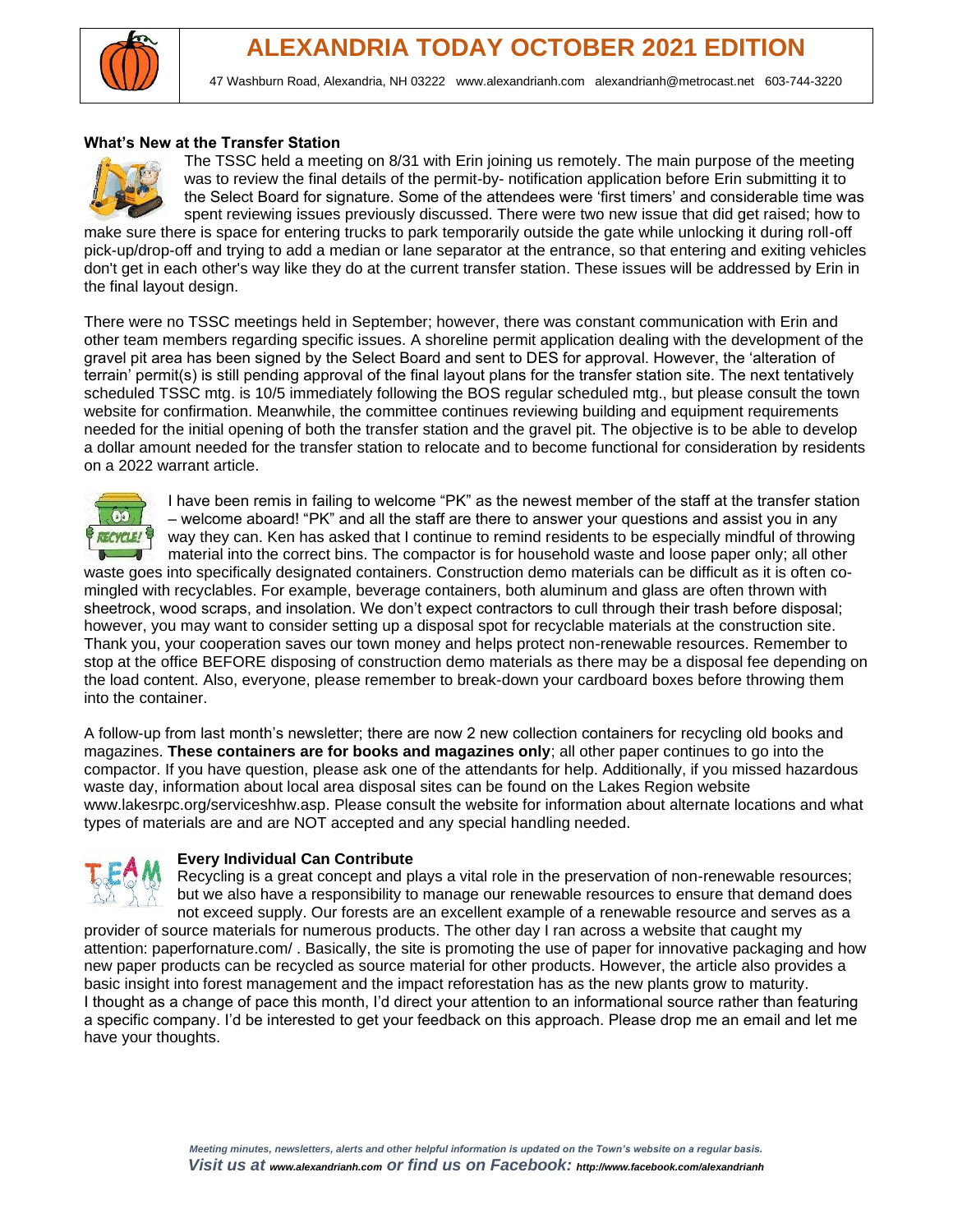

47 Washburn Road, Alexandria, NH 03222 [www.alexandrianh.com](http://www.alexandrianh.com/) [alexandrianh@metrocast.net](mailto:alexandrianh@metrocast.net) 603-744-3220

Creative ideas for recycling, reusing items, and interesting articles or websites offering recycling ideas are always welcome as are comments and suggestions about the newsletter articles. Please submitted your comments to: steve.whitman@hotmail.com; be sure to state "recycling comments" in the subject. In some cases, with the author's permission, comments may be printed in subsequent

issues.

*Answer to trivia question: Packaging accounts for about 10% of the total cost of the products we buy and generates over 30% of the waste we create (by weight) or 50% of our waste by volume.*



**Alexandria Conservation Commission**



It's that time of the year when the magnificent raptors begin their winter migration south. Two locations in New Hampshire offering excellent vantage points are Little Round Top, a conservation area, located in Bristol and the Pack Monadnock Raptor Observatory in Miller State Park in Peterborough, which has been collecting hawk migration data from the summit of Pack Monadnock since 2005. The fall hawk migration is one of the great wonders of the natural world and takes place annually in the northeast between mid-September to November. We are fortunate to have two of New England's best spots for

viewing the migration right here in our backyard.

Little Round Top is a smaller area offering limited bench seating for viewing or meditation. The Pack Monadnock Raptor Observatory offers a platform from which visitors can observe raptors as they pass overhead on their way to southern wintering grounds, Hawk Watch staff tally the birds as part of an international effort to monitor raptor population trends in the Americas. Each year, thousands of human visitors also come to the Observatory to witness the spectacle of the migration. Weather permitting, the Observatory is staffed every day from Sept. 1 through Nov. 20**.** Peak hawk migration runs from mid-September through mid-October, but raptors move through in the early and late season as well. The migration is most pronounced on northwest winds, especially on the several days following the passage of a cold front.

Visitors hoping to view the migration from Pack Monadnock should be aware that an online reservation system is now in place for Miller State Park, and that advance day-use reservations are strongly recommended for all visitors. For more information on fees and reservations, please visit the Miller State Park website.

More information is also available at: **https://hawkcount.org/siteinfo.php?rsite=317** and **https://hawkcount.org/siteinfo.php?rsite=320**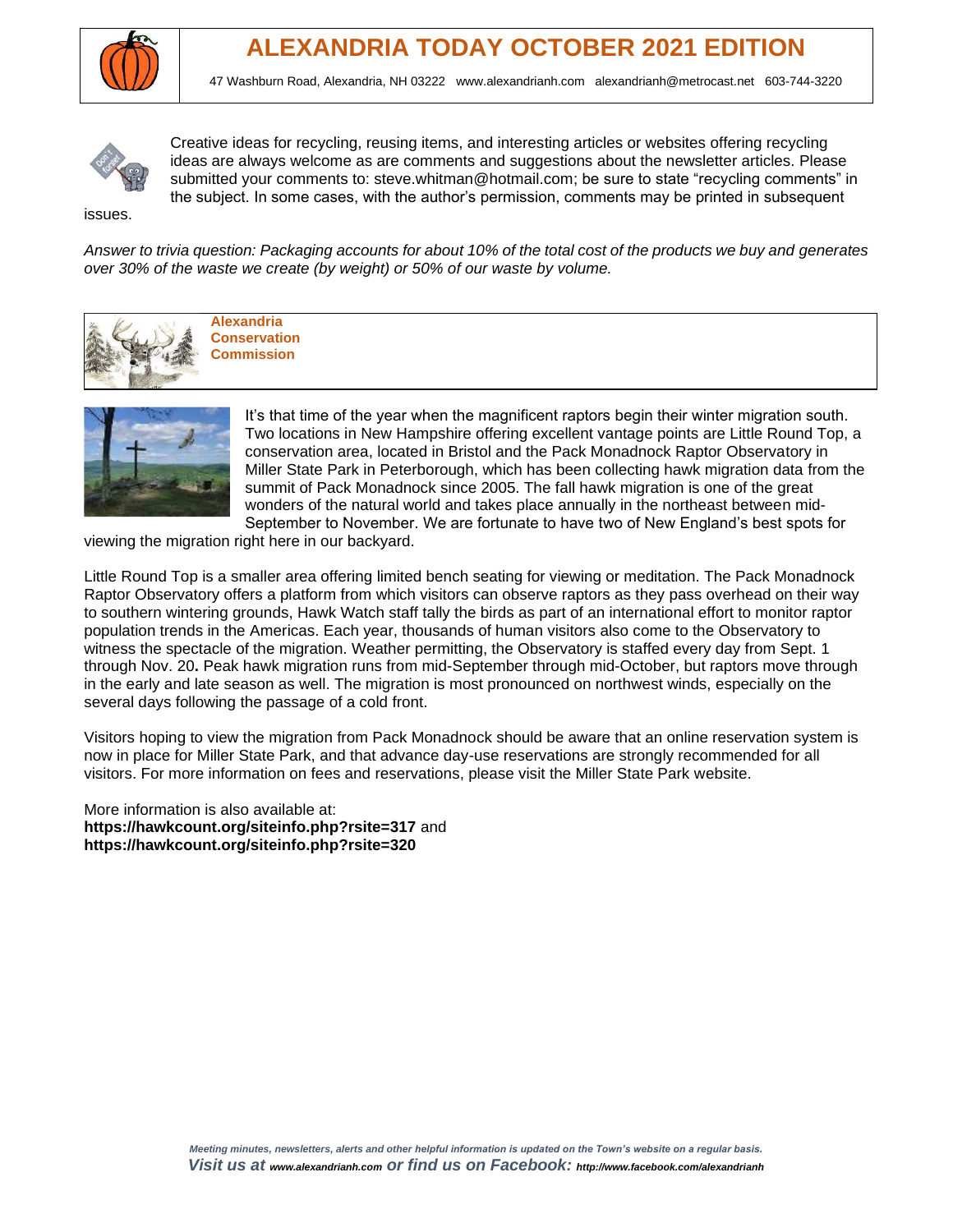

# **ALEXANDRIA TODAY OCTOBER 2021 EDITION**

47 Washburn Road, Alexandria, NH 03222 [www.alexandrianh.com](http://www.alexandrianh.com/) [alexandrianh@metrocast.net](mailto:alexandrianh@metrocast.net) 603-744-3220



Register online now at nhmarathon.com for: Marathon, Half Marathon, 10K & Kids Race! Established in 1993, the New Hampshire Marathon has been described as one of the most beautiful races in New England! The course moves around Newfound Lake during our most spectacular season, peak foliage. Come experience the natural beauty of NH in a small, friendly and community-oriented event.

*For more information call 744-2713 or email race@nhmarathon.com*